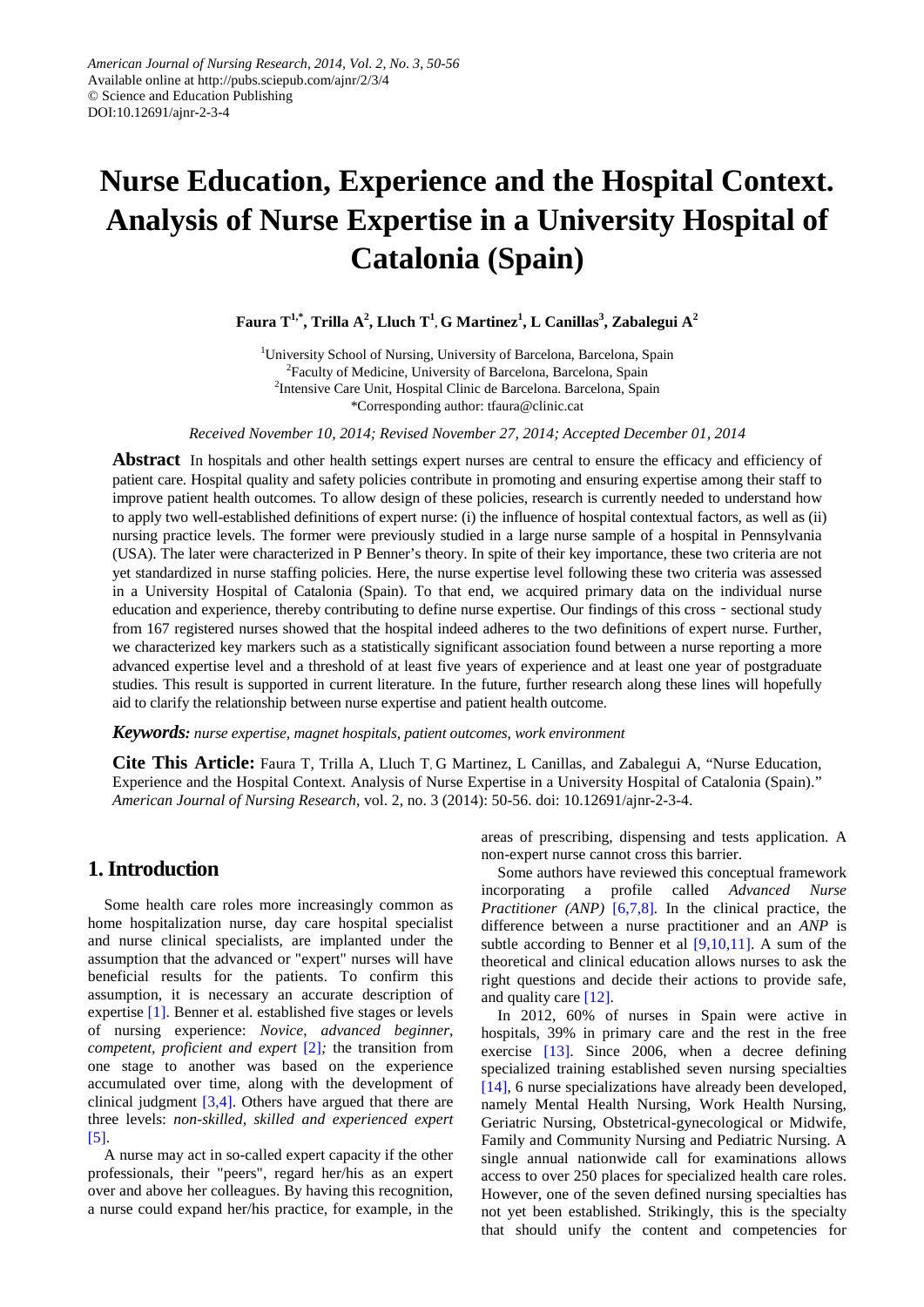practice in medical and surgical care (Nursing Medical care - surgical) in the hospital clinical practice [\[15\].](#page-6-3) Nowadays in clinical practice, there are no distinct professional roles for nurses who have completed this academic training. The existing positions are two:

registered nurse, also known as generalist nurse, and in very low percentage, specialist nurse. [Figure 1](#page-1-0) summarizes the workflow of education needed to achieve the nurse profiles in Spain, as well as the aim of this study based on this workflow.

<span id="page-1-0"></span>

Figure 1. Aim of this study. Given the structure of nurse education and professional profile in Spain, we seek to measure nurse expertise and hospital context to characterize their potential impact in patient health outcome

Other countries have multiple paths to the nurse degree and generalist nurse positions. All indicate requirements to access a statewide exam that allows practice as *Registered Nurse (RN).* The upper level, specialist and/or nurse practitioner *(Advanced Nurse Practitioner)* includes nurses possessing postgraduate degree equivalent to Master and PhD and accredited by professional associations of specialized areas of nursing establishing entry requirements and criteria.

Examples are nurse anesthetists, midwives, and nurses in pediatrics, neonatology or cardiology. They are legally qualified for administering treatments autonomously or in the community and are also responsible for monitoring and controlling some types of patients [\[16\].](#page-6-4) In the UK, the *National Health Service* enhanced the role of nurse consultant, existing since 1999, to assume leadership roles in the control and planning in 2004, based on the skills for planning templates nursing system [\[9\].](#page-5-5)

The setting of a "favorable" hospital environment can be a fertile field for the nursing managers and cultivate the expertise in nursing, attracting and retaining the best professionals; organizations accredited as "magnetic"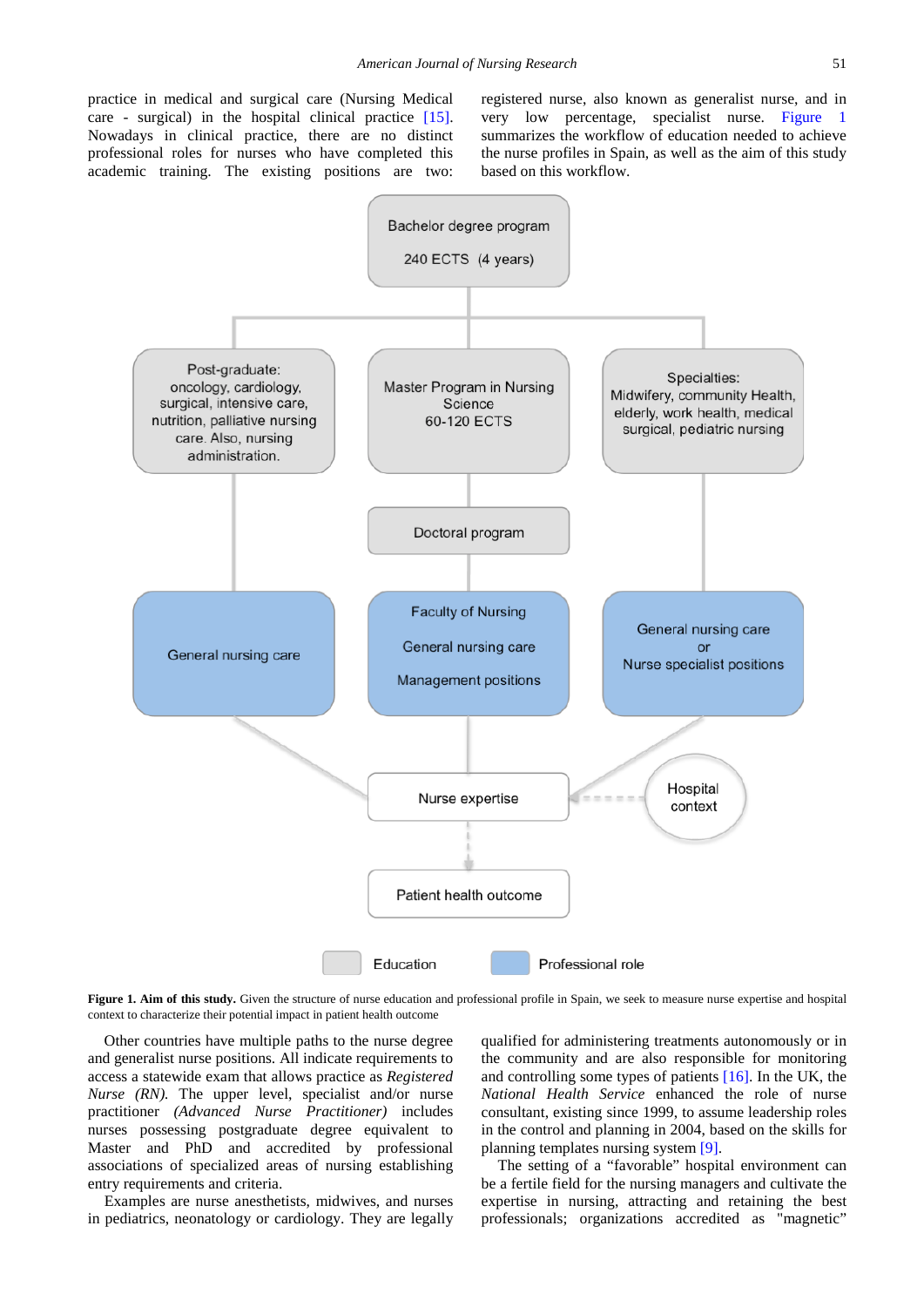foster clinical autonomy, facilitate advanced and continuing education and promote the exchange of experiences and knowledge with physicians. This hospital organizational model has been successfully applied in multiple centers, which then received the so-called "Magnetic" qualification. Since the late 90s to today, the fundamental studies by Aiken and others became a reference for a number of studies, including this one [\[17\].](#page-6-5) As an example, a study conducted in two United States of America hospitals [\[18\]](#page-6-6) stated three organizational hospital characteristics that can potentially encourage expertise: social interaction with colleagues or peers, commitment with to the rules and own communication patterns [\[19\].](#page-6-7) The authors found four objective characteristics of expertise: years of nursing experience, academic education, to be consulted by peers, and nursing students tutoring. In sum, a favorable hospital practice environment could provide more opportunities for professional development and thereby promote progress towards the expertise of nurses as a feature of the organization. Nevertheless, the wide evidence regarding the benefits of "magnetic" hospitals and nursing expertise on patient outcomes, which exists in many countries, is not yet established in Catalonia for poorly understood reasons.

The first aim of this study is to explore the relationship between years of experience and individual training and its association with the level of nurse expertise. After assessing the nurse expertise, the second aim is to measure the hospital practice environment and its potential relationship with the level of nurse expertise in order to compare the results in a Spanish hospital with those in previous studies, which included analysis of patient outcomes. Thereby, we hope to aid understanding of the potential impact of nurse expertise and practice environment on patient outcomes in university hospitals such as the one in this study.

# **2. Method**

#### **2.1. Cross-sectional Study**

We designed a study based on primary data of the nursing staff in a university hospital of high technology equipped with 750 inpatient beds. The sample included all nurses at Medical-Surgical units who could be interviewed in a single day to answer a questionnaire regarding the hospital context*.* The same nurses were interviewed a second time to study nurse expertise level*.*

The outcome variable was *Nurse Expertise* declared by the nurses*,* obtained through a survey where she/he was offered a choice among four levels of Benner's clinical nurse practice levels, namely Novice-Advanced beginner, Competent, Proficient and Expert. Each participant also answered two related questions: 1) How many times have you been requested as a student's tutor, and 2) How many times have you been asked by a colleague to give your clinical judgment.

The objective characteristics of Nurse Expertise were Nurse Education (expressed in postgraduate studies conducted) and Experience (expressed as time of practice as a nurse).

As indicator of Nurse Education we created a binary variable, which summarized all possible levels of education reported as (i) Specialty and postgraduate courses, and (ii) Masters Degree and PhD.

The calculation for average experience was obtained from a numeric variable representing the number of years each interviewee worked as a nursed.

*Hospital Context* was measured using the PES-NWI questionnaire (Practice Environment Scale -Nurse Work Index) [\[20\]](#page-6-8) in the validated Spanish version [\[21\].](#page-6-9) It consists of 31 items distributed within five subscales, from here on termed dimensions. These dimensions characterize the areas of competence of the nursing profession. The results of the dimensions were obtained from the mean score of each item. The score ranged from 1 to 4, where higher score indicated greater agreement. We selected as threshold a theoretical midpoint of 2.5, where a score above this value indicated agreement with the survey questions and a score below indicated disagreement. This questionnaire allows classification of clinical settings in hospitals as unfavorable, mixed and favorable. Hospitals that scored favorably (over the theoretical midpoint) on none or one subscale were classified as *unfavorable,* those who scored above the theoretical midpoint in two or three subscales were classified as *mixed* and those who did so in four or five subscales were classified as *favorable.*

The study was evaluated and approved by the Ethics and Research Committee of the Hospital Clínic of Barcelona. The collaboration of all participating nurses was voluntary and anonymous.

### **2.2. Statistical Analysis**

Gender of the participants in two questionnaires was considered categorical variables and was described as frequencies and percentages. Age as well as number of years of experience were considered continuous variables and were described as mean and standard deviation, median and percentiles 25 and 75.

#### **2.3. Bivariate Analysis**

To assess the influence of the objective characteristics on the levels of expertise, we used a bivariate analysis. The objective characteristics of expertise were measured according to McHugh MD and Lake ET adapted questionnaire [\[1\]](#page-5-0) as described above. Analogously, the levels of expertise were measured using the P Benner theory [\[3\].](#page-5-2) Within the bivariate analysis, Fisher's exact test was used to compare categorical variables. For the comparison of continuous variables ANOVA was the chosen method. To correct for multiple hypothesis testing, Bonferroni adjustment was performed in the pair wise comparisons.

### **2.4. Logistic Regression**

To assess the association between levels of Nurse Expertise and Experience, Education and the Hospital Context a model of ordinal logistic regression was used.

To that end, the nurse expertise was used in the regression as dependent variable. Three objective characteristics of Nurse Expertise, namely Experience (years) and two levels of Nurse Education, as well as two characteristics of the Hospital Context were considered independent variables.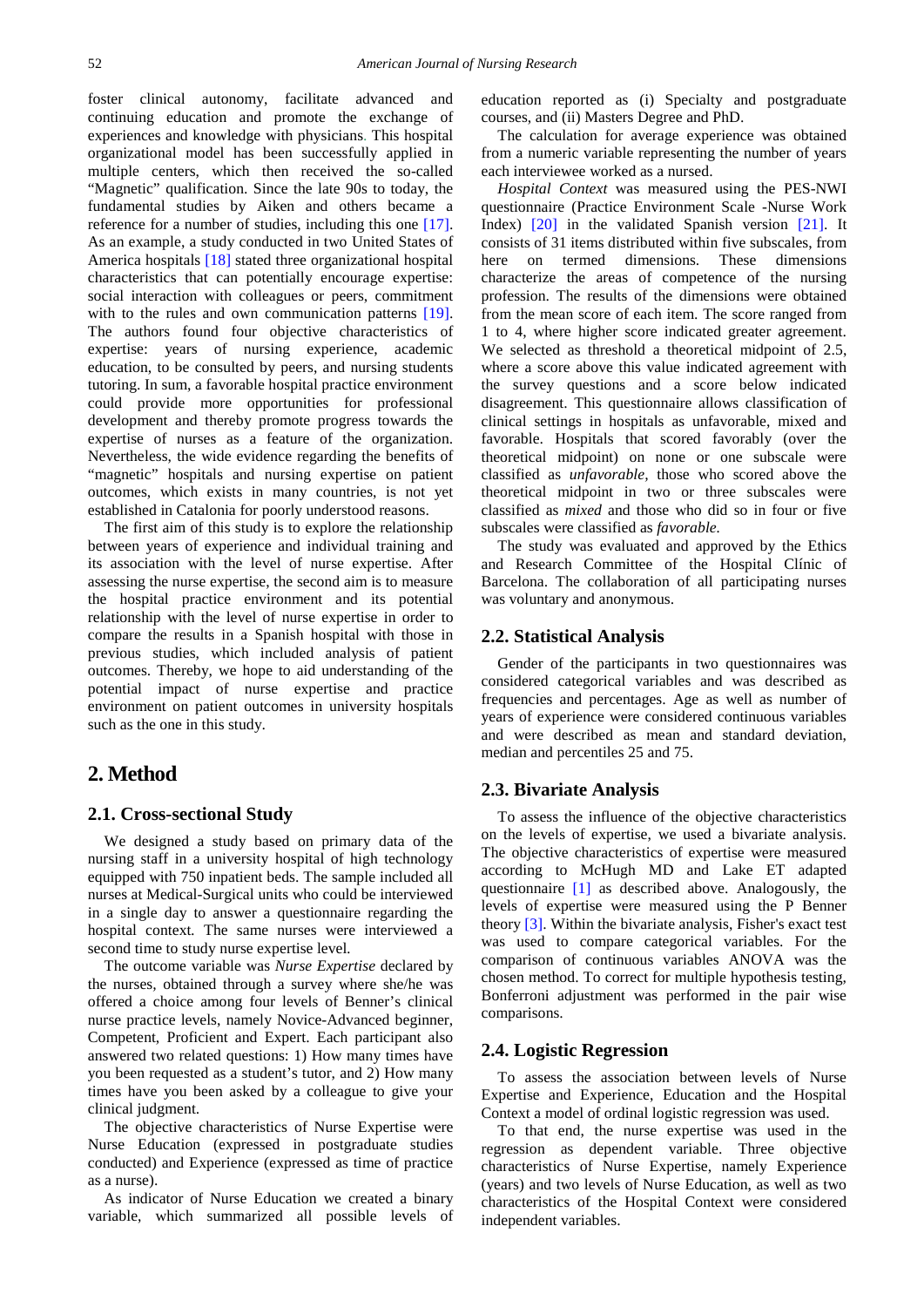# **3. Results**

# **3.1. A Cross-sectional Study Measures Nurse Expertise**

To measure the Hospital Context, we acquired 167 responses of individual nurses to the PES-NWI questionnaire. The nurses were distributed in 16 medical surgical units out of a total of 23 medical surgical unites. A total of 155 surveys were answered by women and 12 by men. The mean number of professionals interviewed was 9.5 per unit, which represents 73% of the average number of nurses working in one day on the units included.

The medical surgical units involved were 70% of the hospital total, and the excluded unites were Intensive and Intermediate Care Units, Emergencies, Recovery rooms and Psychiatry.

The nurses who took part in the PES-NWI questionnaire were asked to answer a second questionnaire on Nurse Expertise, and 78 nurses (46.7%) accepted. Of these, 72 were women and 6 men. The characteristics of the sample consisting of nurses answering the two questionnaires are summarized in [Table 1.](#page-3-0)

<span id="page-3-0"></span>

| Questionnaire clinical practice setting $(n = 167)$ |                            |  |  |  |  |  |
|-----------------------------------------------------|----------------------------|--|--|--|--|--|
| Women                                               | 155 (93%)                  |  |  |  |  |  |
| Age (years)                                         | $37 \pm 11$ ; 37 (28-45)   |  |  |  |  |  |
| Experience $(n = 162)$ (years)                      | $14 \pm 10$ ; 13 (4-22)    |  |  |  |  |  |
|                                                     |                            |  |  |  |  |  |
| Declared Expertise Questionnaire ( $n = 78$ )       |                            |  |  |  |  |  |
| Women                                               | 72 (92%)                   |  |  |  |  |  |
| Age (years)                                         | $40 \pm 12$ ; 40 (29 - 50) |  |  |  |  |  |
| Experience (years)                                  | $17 \pm 11$ ; 17 (5-28)    |  |  |  |  |  |
| $\overline{\phantom{a}}$<br>$\sim$ $\sim$ $\sim$    | $\sim$ $\sim$<br>.         |  |  |  |  |  |

**Table 1. Characteristics of the two sample groups**

Discrete variables: data expressed as n (%). Continuous variables: data expressed as mean  $\pm$  SD; Median (P  $_{25}$  - P  $_{75}$ ).

The PES-NWI questionnaire characterizes Hospital Context by studying five so-called dimensions, namely "support of middle management", "relationship with medical colleagues", "resource adequacy", "participation in decisions", and "quality of care". To understand the characteristics of the Hospital Context, the responses from the 167 nurses were aggregated into the five dimensions of the PES-NWI questionnaire. Generally, we found that two dimensions featured a high average value, i.e. "support of middle management" and "relationship with medical colleagues", while in the three subscales "participation in decisions", "quality of care" and "resource adequacy "the average seemed to be low. 46% of the units reached a consideration of mixed Hospital Context, 35% unfavorable and 19% favorable (see methods for the implementation of favorable, mixed and unfavorable). These values indicate that the hospital, as a whole, could be classified as having a *Mixed* Hospital Context*.*

Regarding the highest level of education received as measured in the second questionnaire [\[1\]](#page-5-0) 57% of nurses had basic qualifications (Nurse Diploma), 27% studied a year or more of graduate study (Specialty, postgraduate and master courses,) 12% an official Masters and 4% a degree other than nursing (Degree, Master, PhD). Analysis of the Nurse Expertise (number of nurses answering questionnaire  $n = 78$ ) showed that 8% of nurses had a "Novice –Advanced beginner" level, 45% "Competent ", 24% "Proficient" and 23% "Expert."

# **3.2. Quantitative Analysis Indicates Key Markers Relating Objective Characteristics and Expertise Level**

Next, we aimed to assess the level of nursing expertise. To that end, we performed parametric analysis comparing medians, which revealed no statistically significant differences between Beginner/competent vs. Proficient (p  $= 0.093$ ), neither between Novice and Proficient. However, there were statistically significant differences between beginner/competent vs. expert (p <0.001) and proficient vs. expert ( $p < 0.0001$ ).

The low number of nurses who were classified as "beginner" did not allow considering this level of Expertise as a category in itself. Therefore, the "beginner" category was merged with "competent", thereby grouping four levels of Expertise into three: advanced / proficient, advanced and expert beginner. The resulting bivariate analysis between the three levels of expertise according to Benner P [\[2\]](#page-5-1) and the objective characteristics of expertise according McHug MD and Lake ET [\[1\]](#page-5-0) are summarized in [Table 2.](#page-3-1)

**Table 2. Bivariate analysis quantifies relationship between objective characteristics of expertise and expertise level**

<span id="page-3-1"></span>

|                                                  |                                      | <b>Expertise</b> level      |                         |                          |                         |          |  |
|--------------------------------------------------|--------------------------------------|-----------------------------|-------------------------|--------------------------|-------------------------|----------|--|
|                                                  |                                      | Beginner/Competent          | Proficient              | Expert                   | Total                   | p        |  |
| Total                                            |                                      | 41 (53%)                    | 19 (24%)                | 18 (23%)                 | 78 (100%)               |          |  |
| Selected as a tutor                              | Never                                | 20 (49%)                    | 4(21%)                  | 1(6%)                    | 25(32%)                 | 0.0119   |  |
|                                                  | Rarely                               | $4(10\%)$                   | 3(16%)                  | 1(6%)                    | $8(10\%)$               |          |  |
|                                                  | Occasionally                         | 8 (19%)                     | 4(21%)                  | 8(44%)                   | 20(26%)                 |          |  |
|                                                  | Often                                | 9(22%)                      | 8(42%)                  | 8(44%)                   | 25 (32%)                |          |  |
| Consulted by<br>another nurse or<br>professional | Never                                | 2(5%)                       | $0(0\%)$                | $0(0\%)$                 | 2(3%)                   | 0.1695   |  |
|                                                  | Rarely                               | 6(15%)                      | $0(0\%)$                | 1(6%)                    | 7(9%)                   |          |  |
|                                                  | Occasionally                         | 19 (46%)                    | 6(32%)                  | 7(39%)                   | $32(41\%)$              |          |  |
|                                                  | Often                                | 14 (34%)                    | 13 (68%)                | 10(55%)                  | 37 (47%)                |          |  |
| Postgraduate<br>Education                        | Basic studies                        | 12 (30%)                    | 6(32%)                  | 1(6%)                    | 19 (24%)                |          |  |
|                                                  | Specialty or<br>Master               | $17(41\%)$                  | 4(21%)                  | 7(38%)                   | 28 (36%)                | 0.0874   |  |
|                                                  | Master degree or<br>another official | 29 (12%)                    | 9(47%)                  | 10(56%)                  | $31(40\%)$              |          |  |
| Experience (years)                               |                                      | $11 \pm 10$ June (3.5 - 20) | $16 \pm 9$ ; 15 (10-21) | June $31 \pm 30$ (27-34) | $17 \pm 11$ ; 17 (5-28) | < 0.0001 |  |

Columns show the three categories of level of expertise as shown in P Benner theory [\[2\]](#page-5-1) and rows show the objective characteristics of expertise according to Mc Hugh & Lake modified questionnaire [\[1\].](#page-5-0) Data are expressed as n (%) statistic. Exact fisher test shows p-values for bivariate analysis between the three levels (dependent variable) and the objective characteristics (independent variables) as described in methods.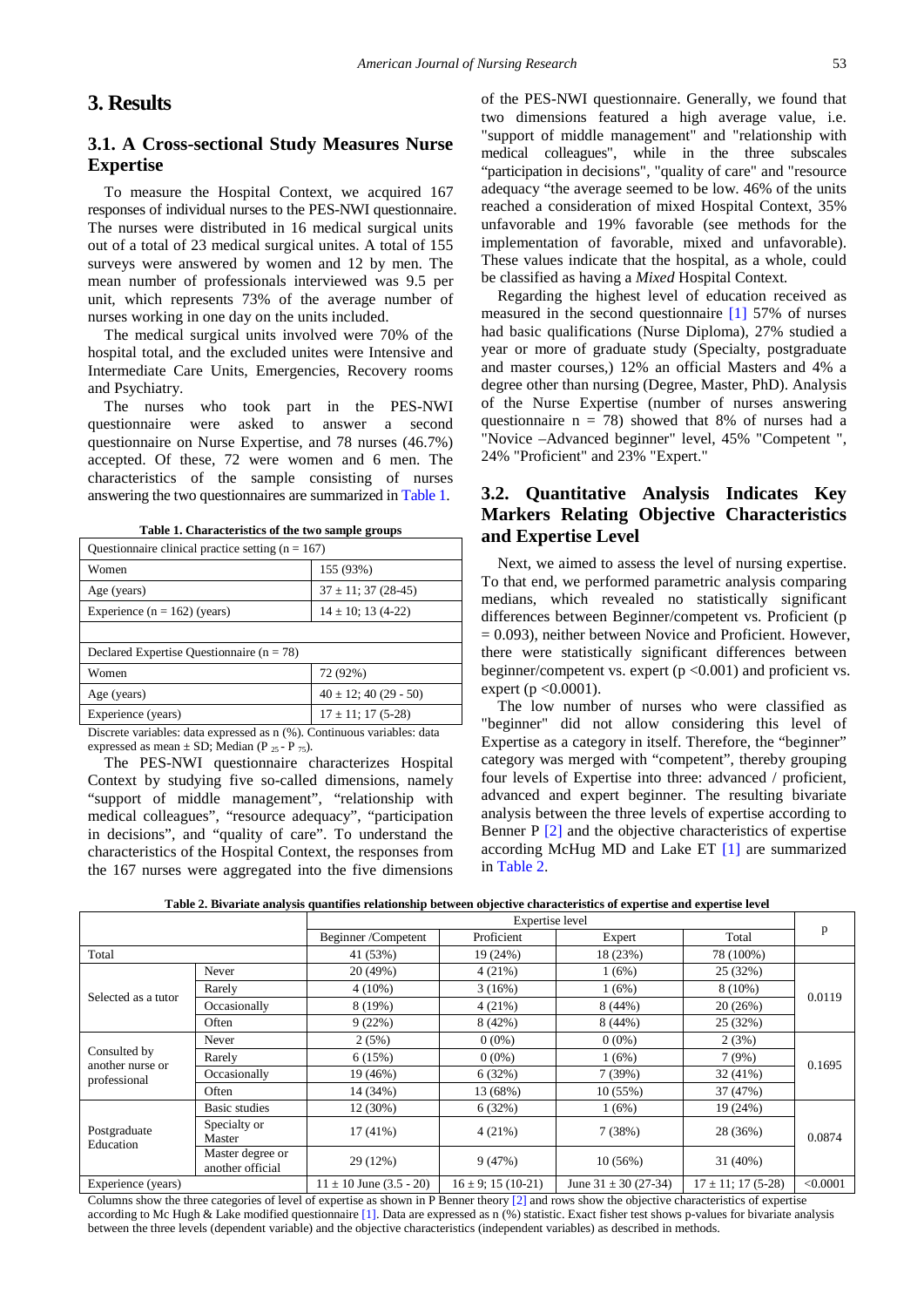Next, we sought to understand whether the level of expertise perceived and reported by nurses was supported by the objective characteristics used by Mc Hug MD and Lake ET  $[1]$ . Therefore, the bivariate analysis was extended to the objective characteristics. Statistically significant differences between the level of Expertise and the characteristic "being selected as a tutor" were found to be more frequent in the expert level. The same finding was observed regarding years of experience  $(p \le 0.0001)$ , i.e. a higher level of Expertise seemed to be associated with a growing number of years of experience. Interestingly, no relationship between this level and the characteristic "to be consulted by a nurse or professional" was observed, neither in the characteristic graduate education. This indicated that "being selected as tutor" and "years of experience" are key characteristics that reveal how to identify expertise markers.

The analysis of education as a whole showed 24% of nurses with the basic qualification compared to 76% who had completed a year of graduate studies or more.

## **3.3. A Number of Characteristics Affect Level Of Expertise**

To assess which characteristics of the Hospital Context seemed to affect the level of Expertise, we calculated a logistic regression model. [Table 3](#page-4-0) shows the results of the ordinal logistic regression, considering the level of Nurse Expertise the dependent variable and as the independent variables three objective characteristics of Nurse Expertise, namely Experience (years) and two levels of Nurse Education, as well as two characteristics of the Hospital Context. A significant relationship between Nurse Expertise level and years of experience was observed, so that the probability of increasing a level of Expertise (or being in a higher level of Expertise) was 15% higher for each additional year of experience. Given periods of 5 years of experience, the result was that the probability of being in a higher category was twice for each 5 additional years of experience and four times every 10 years.

<span id="page-4-0"></span>

| Variable                                                 |           | <b>SE</b> | <b>OR</b> | CI <sub>05</sub> |          |
|----------------------------------------------------------|-----------|-----------|-----------|------------------|----------|
| Years of experience                                      | 0.1403    | 0.0272    | 1.151     | 1091-1214        | < 0.0001 |
| Basic studies vs. Another official Master degree +       | $-0.3844$ | 0.4246    | 0.419     | 0110-1605        | 0.3653   |
| Specialty or master vs. Another official Master degree + | $-0.1$    | 0.3605    | 0.558     | 0185-1683        | 0.7815   |
| Unfavorable vs. Favorable                                | 0.4144    | 0.3894    | 2.015     | 0404-10048       | 0.2872   |
| Mixed vs. Favorable                                      | $-0.1281$ | 0.3623    | 1.171     | 0253-5420        | 0.7236   |
| Expert                                                   | $-4.2075$ | 0.7315    |           |                  | < 0.0001 |
| Advanced                                                 | $-2.4541$ | 0.5901    |           |                  | < 0.0001 |

Variables shown as rows are all independent. For each row, a logistic regression model was calculated with the same independent variable, namely level of expertise. Coefficients (β), Standard Error (SE). Odds Ratio (OR) and confidence interval (CI95) and significance level (p) for one model calculated for the independent variable shown as each row.

## **4. Discussion**

In this study, we analyze the level of Nurse Expertise after acquiring primary data from a Spanish hospital using two questionnaires: the P. Benner Level of Nursing Practice theory for conceptualizing the different stages of nurse expertise, and the hospital Practice Environment (PES-NWI) questionnaire to measure the Hospital Context.

First, we aimed to assess the relationship between objective characteristics of expertise and expertise level. This was accomplished using a bivariate analysis. Next, we quantified the potential causality of both the objective characteristics of expertise and the Hospital Context on the level of expertise. To that end, we calculated a logistic regression model.

The results indicate that the studied hospital consists of a *Mixed* Hospital, as we concluded based on the observation of a good assessment of the existing nursing staff and resources and good relationship with the doctors. We also found that the hospital features a high number of experienced and well-trained nurses. In addition, our analysis showed a statistically significant association between experience and high level of Nurse Expertise.

The results found here are consistent with the study conducted in 182 hospitals in the USA. The majority of these (66%) had a *Mixed* Hospital Practice Environment [\[22\].](#page-6-10) This finding is consistent with other work in the Balearic Islands [\[23\]](#page-6-11) and preliminary studies within the European project *RN4CAST* [\[24\].](#page-6-12)

We found that nurses with five or more years of experience show a perception of expert level. Importantly, in our logistic regression model the Odds-Ratio evidenced that the probability of being in a higher level of Expertise increased by 15% with each additional year of experience.

The low number of nurses who were classified as beginners is consistent with the average age and years of experience in the population studied here (37-40 years), given their socio-demographic distribution.

In addition, we found a statistically significant association between the level of Expertise and the characteristic "be selected as a tutor", this being more common in the expert level, probably due to the very clear assumption of the hospital Clinic Nursing Model that almost all nurses are responsible for voluntarily tutoring students. The lack of statistical association of the experience with two objective characteristics of Nurse Expertise (postgraduate education and peer consultation) is likely due to the lack of incentives for nurses to develop their career. Fortunately, this trend seems to be nowadays shifting, as indicated by the latest data reflecting the current number of nurses in the hospital of this study achieving the highest professional level (data not shown).

Regarding the age and education of the participants, observation of the sample showed that, in the group answering the first questionnaire -*Hospital Practice Environment-,* the mean age and experience were 37 and 14 respectively and there were a 16% of nurses with Master studies degree or another. On the other hand, in the subgroup who answered the second questionnaire - *Expertise declared individually-,* mean age and experience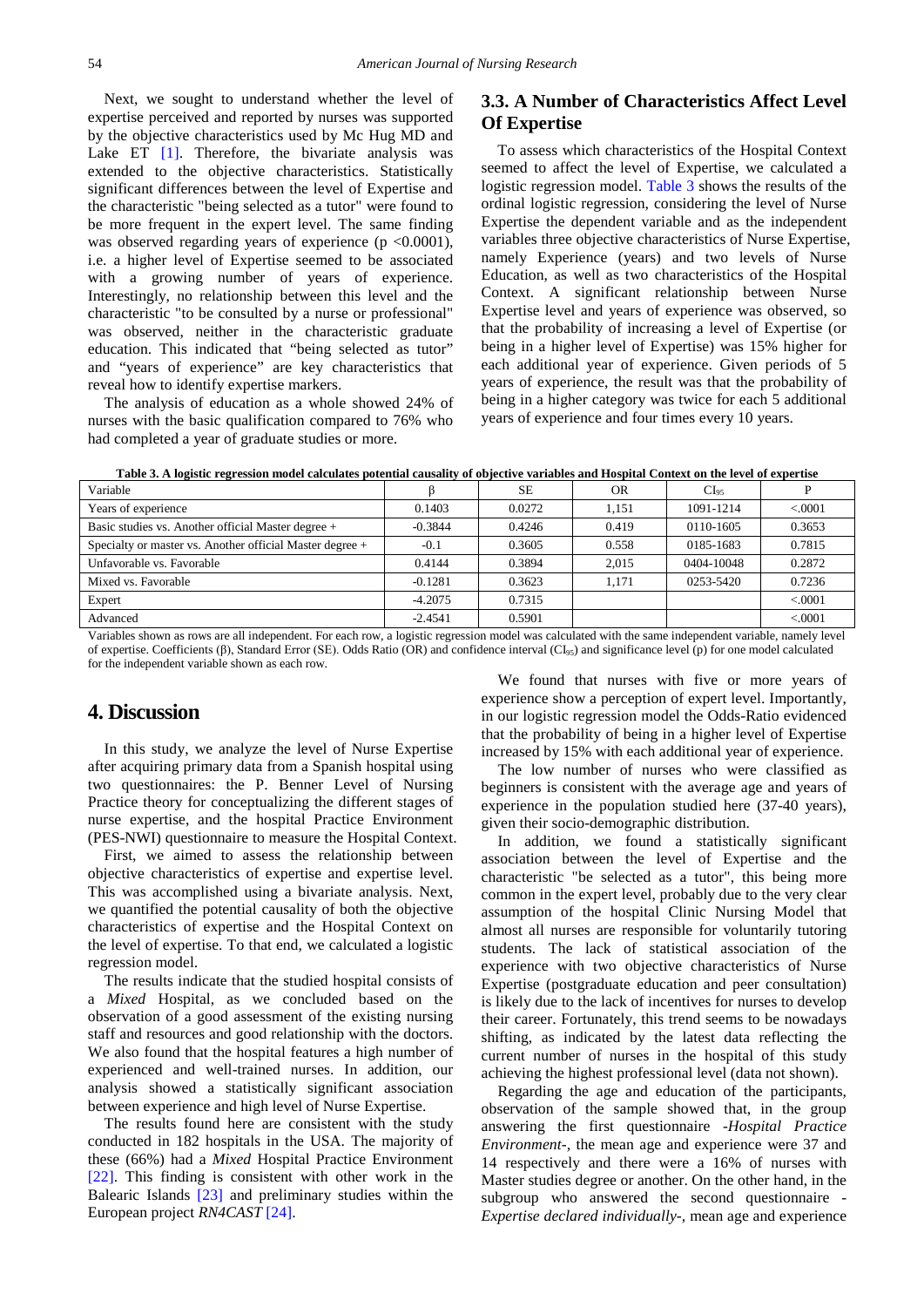reached higher values, up to 56% and coincided with an older age (40 years) and extensive professional experience (17 years).

The aggregate data of experience and postgraduate training confirms a probable association. The high number of postgraduate and masters evidenced the interest of nurses surveyed in continuing their education, while they increase their clinical experience.

A potential explanation for the lack of confirmatory results of the relationship between Hospital Context and clinical practice experience levels and individual training can be attributed to the measuring instrument. The PES-NWI cannot capture all the elements and all relevant sides of clinical practice [\[1\].](#page-5-0) The American Association of Professional Nursing *(AACN)* has defined eight milestones of the hospital Practice Environment [\[25\].](#page-6-13) Comparing with the PES-NWI the *AACN* has identified uncovered areas such as autonomy, recognition of advanced study and experience, professional development and peer support aspects that should be analyzed in future projects.

In Spain there are few reliable and systematic records that bring together information on Hospital Context in order to compare results between hospitals. In other European Union member states, including Belgium, UK, Netherlands and Ireland as well as in the USA, there are databases accessible with population samples in size and quality criteria to refine key instruments and obtain better results in research [\[26\].](#page-6-14) The collaborative project *RN4CAST [\[24\]](#page-6-12)* is an example illustrating this statement. This study has several limitations. As in many statisticbased studies, the design of this work does not allow establishing causal relationships [\[27\].](#page-6-15) The Nurse Expertise dependent variable is self-assessed, but there is not enough evidence of the validity of the content provided. In future studies, other methods should be combined to study the nurse Expertise such as objective assessments or control by peers. The potential risk of misunderstanding both questions "How many postgraduate and master courses have you followed?" and "Did you earn the official Master degree or equivalent?" existed in both groups surveyed. Finally, the data acquired represents a specific university hospital in Barcelona, so it may not be generalizable to hospitals of different size and complexity or non-teaching hospitals.

The studies on nursing education and health outcomes carried out in the English-speaking context focused mostly on two undergraduate levels of education, *BSN* and *Associate Program*. The information needed for the comparison comes from the National Health Institute (NHI) nurse staffing database [\[28\].](#page-6-16) On the contrary, our results have relied on primary data of the hospitalization unit nurses. The good quality of this primary information shows that since the general qualification (BSN) (the minimum mandatory qualification in Spain) a wide number of nurses had carried out specialization or postgraduate training. Nevertheless, we did not find a link between the reported level of Nurse Expertise and the high levels of postgraduate education, which we did observe. Along the same lines, we did not find a relationship between nurse expertise and consultation by peers; neither between nurse expertise and Hospital Context. However, we did find a statistically significant relationship between nurse expertise and mentorship of the nursing students, as well as years of experience, indicating these two could be interesting markers.

# **5. Conclusions**

As there is no central administrative data on health outcomes related to nursing care, this study did not include a survey to the nurses about the relationship between expertise and health outcome of patients. However, we believe that this will be a key step forward in the future to improve health outcome. Indeed, other studies have found that the proportion of *BSN* in hospital experience and Hospital Context were significant predictors of better health outcomes for patients, and lower mortality [\[28\].](#page-6-16) Another study reported that postgraduate education was associated with better patient outcomes, due in part to greater critical thinking developed by the Bachelor of Science degree program in nursing *BSN* [\[25\].](#page-6-13) Blegen et al [\[29\]](#page-6-17) studied health outcomes considered more typical nursing markers, such as falls and medication administration errors. In the future, further studies along these lines will help to understand how nursing staffing policies which favor education and expert nurses could benefit patient health outcome, as well as improved quality of care.

We believe that the results shown above can be helpful for those responsible for the clinical management to strategically plan elements to design the composition of nursing staff. Thereby, it would be possible to increase the number of nurses who combine longer experience with specialized master's degree in order to enhance nurse expertise and advanced roles. Programs available to complete postgraduate studies would add value to training policies, thereby hopefully improving the quality of clinical outcomes.

# **References**

- <span id="page-5-0"></span>[1] M. D. McHugh and E. T. Lake, "Understanding clinical expertise: nurse education, experience, and the hospital context.," *Res. Nurs. Health*, vol. 33, no. 4, pp. 276-87, Aug. 2010.
- <span id="page-5-1"></span>[2] P. Benner, "From novice to expert.," *Am. J. Nurs.*, vol. 82, no. 3, pp. 402-7, Mar. 1982.
- <span id="page-5-2"></span>[3] P. Benner and C. Tanner, "Clinical judgment: how expert nurses use intuition.," *Am. J. Nurs.*, vol. 87, no. 1, pp. 23–31, Jan. 1987.
- [4] P. M. Fitts PM, "Human performance Paul M. Fitts Michael I. Posner. -," 1967. [Online]. Available: http://www.ncbi.nlm.nih.gov/nlmcatalog/clipboard. [Accessed: 21-Nov-2014].
- <span id="page-5-3"></span>[5] A. Bonner and J. Greenwood, "The acquisition and exercise of nephrology nursing expertise: a grounded theory study.," *J. Clin. Nurs.*, vol. 15, no. 4, pp. 480-9, Apr. 2006.
- <span id="page-5-4"></span>[6] M. Christensen and J. Hewitt-Taylor, "From expert to tasks, expert nursing practice redefined?," *J. Clin. Nurs.*, vol. 15, no. 12, pp. 1531-9, Dec. 2006.
- [7] W. M. Daly and R. Carnwell, "Nursing roles and levels of practice: a framework for differentiating between elementary, specialist and advancing nursing practice.," *J. Clin. Nurs.*, vol. 12, no. 2, pp. 158-67, Mar. 2003.
- [8] D. Fairley and S. J. Closs, "Evaluation of a nurse consultant's clinical activities and the search for patient outcomes in critical care.," *J. Clin. Nurs.*, vol. 15, no. 9, pp. 1106-14, Sep. 2006.
- <span id="page-5-5"></span>E. Furlong and R. Smith, "Advanced nursing practice: policy, education and role development.," *J. Clin. Nurs.*, vol. 14, no. 9, pp. 1059-66, Oct. 2005.
- [10] K. Bonsall and F. M. Cheater, "What is the impact of advanced primary care nursing roles on patients, nurses and their colleagues?